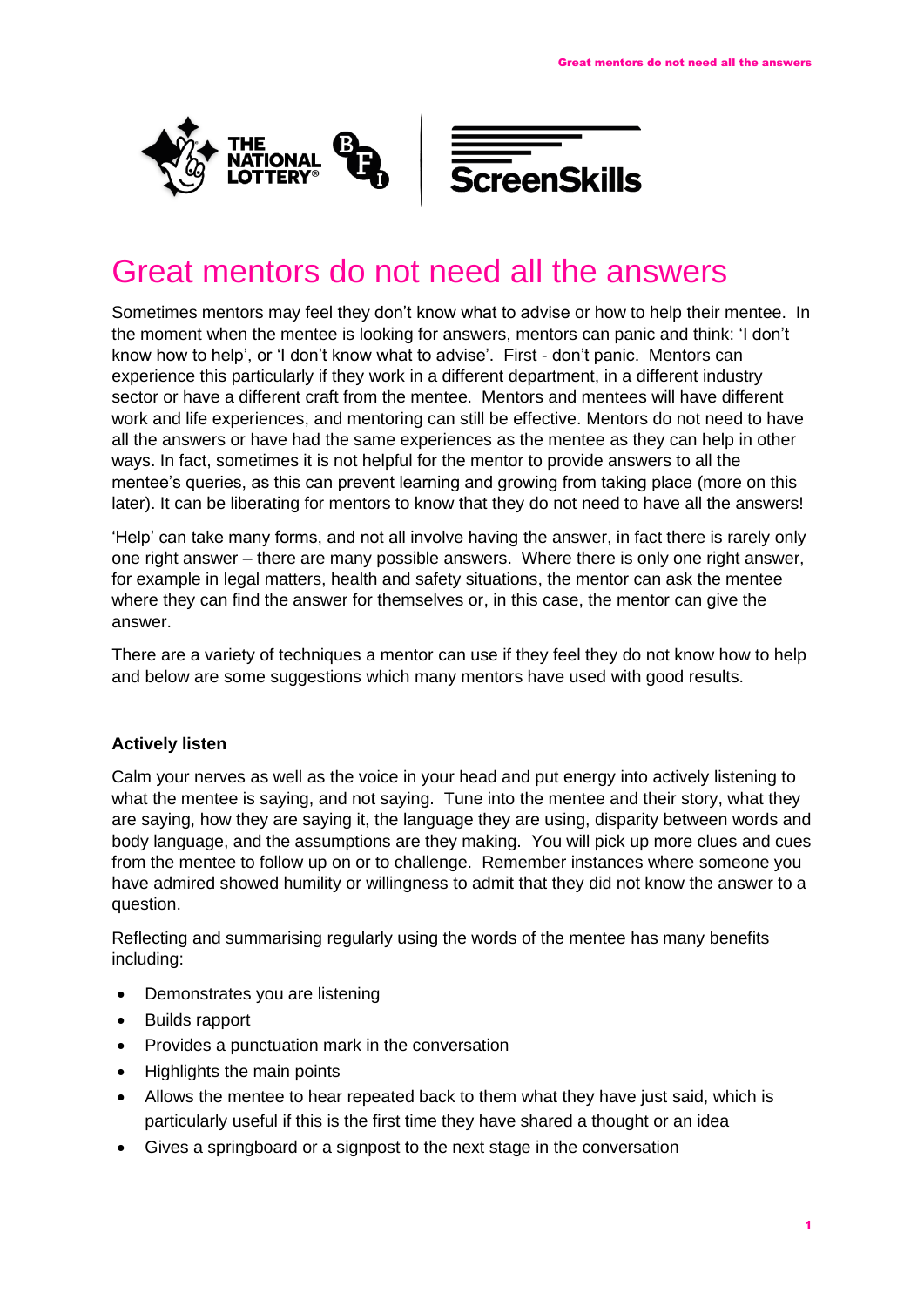#### ScreenSkills, August 2020

### **Generating choices**

Part of your responsibilities as a mentor is to get your mentee to think for themselves, rather than telling them what to do or having the answer. Mentoring is about helping the mentee to develop their problem solving and ideas generation skills, and to be creative. You can share your knowledge, stories, advice and ideas – if you have them, or you can build on the mentee's ideas, or bounce ideas off each other. You are not expected to always have the answer or direct experience relating to their situation or their goal for mentoring overall or a specific meeting goal.

Remind yourself of the GROW model which is covered in more detail in the eLearning module and was explained in the initial mentor training webinar offered as part of the ScreenSkills mentoring programme. The GROW model gives a structure to conversations: clarifying a focus; generating choices; identifying an outcome. Outcomes of successful mentoring conversations can include an action or activity, research, reflection, reading.



At the Options stage, mentees generate choices, options, ideas and possibilities. The mentor offers encouragement and stimulus to help the mentee develop their thoughts. It is important for the mentee to generate ideas first as this helps them to develop many skills: problem solving skills; creativity; the ability to think for themselves; and builds confidence. All of these transfer back into the workplace. If you have ideas, you can then offer them or can build on those of the mentee. Think, too, of who else can help.

You are aiming for a **pick-and-mix** of ideas generated together. As wide a range of ideas as is possible can include those which are:

| Practical     | Logical        | Whacky      | Ideal            |
|---------------|----------------|-------------|------------------|
| Concrete      | Weird          | Wild        | <b>Unusual</b>   |
| Creative      | Challenging    | Impossible  | Illegal*         |
| <b>Boring</b> | <b>Obvious</b> | <b>Safe</b> | <b>Dangerous</b> |
| Easy          | Normal         | Genius      | Inspired         |